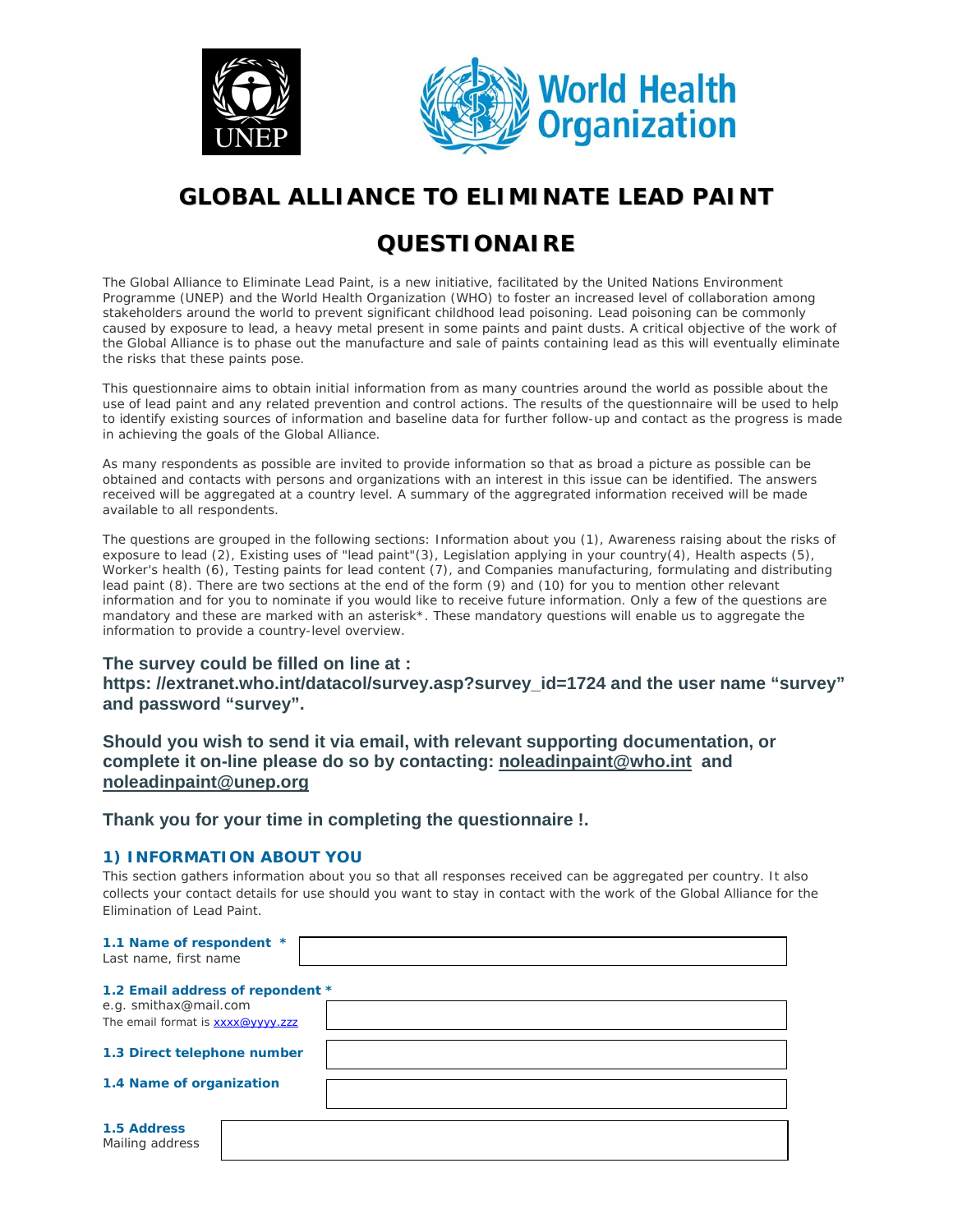| 1.6 Country * |  |
|---------------|--|
|---------------|--|

| 1.7 Category of organization *<br>Please select from the following list: | Government ministry or agency<br>Industry<br>Non-governmental Organization | Academia<br>Other |
|--------------------------------------------------------------------------|----------------------------------------------------------------------------|-------------------|
|                                                                          |                                                                            |                   |

#### *2) AWARENESS RAISING ABOUT THE RISKS FROM EXPOSURE TO LEAD*

This section aims to gather information about the current level of awareness of activities to eliminate lead in paint.

**2.1 Are you aware of any activities in your country to raise awareness of the risks of exposure to lead, and in particular lead paint? Yes No Don't know**

**2.2 If you have selected "yes" to the above Question on awareness-raising, you may wish to provide additional information in the space below.** 

**2.3 Are you already aware of the work of the Global Alliance to Eliminate Lead Paint? Yes No Not before receiving the present survey** 

#### *3) EXISTING USES OF "LEAD PAINT"*

The term "paint" include: varnishes, lacquers, stains, enamels, glazes, primers or coatings used for any purposes. "Lead paint" is paint to which one or more lead compounds have been added. The following question tries to identify if lead is currently being used in or on different products.

For the purposes of this survey, a consumer product is any article or component part thereof produced or distributed for sale for use in or around a household or residence, school, in recreation or for personal use.

**3.1 Are you aware if paint containing lead is used in any of the following products in your country? (please indicate Yes/No/Don't know as appropriate)** 

- **Residential Paint**
- **Industrial Paint**
- **Toys**
- **Jewellery**
- **Consumer**
- **Other (please specify)**

**3.2 If you have selected "yes" to any of the questions on existing uses of lead paint, you may wish to use the space below to provide additional information.** 

#### *4) LEGISLATION APPLYING IN YOUR COUNTRY*

**4.1 Is there any legislation on your country that applies to lead paint? Yes No Don't know**

#### **4.2 If you answered "yes" to the question above on legislation - please indicate whether the legislation applies to any of the following:**

- Residential paint
- Industrial paint
- Legacy paint i.e. paint that has been used in the past and exists on painted surfaces
- Toys
- **Jewellery**
- Consumer products
- Other
- Don't know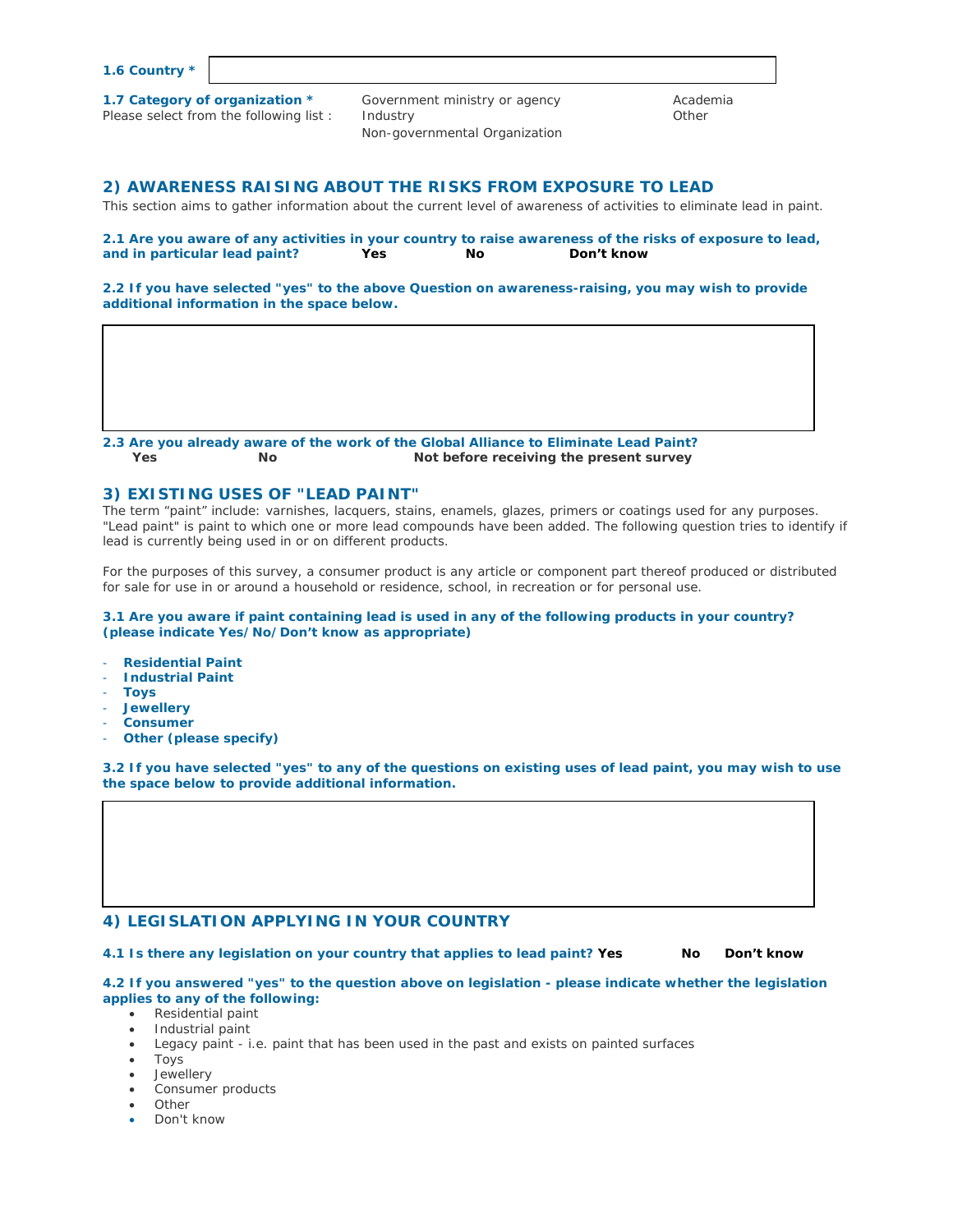**4.3 If you are aware of no legislation but are aware that legislation is "under development", please use the space below to provide additional information.** 

**4.4 If you have selected "yes" to the question about existing legislation on lead paint, you may wish to use the space below to provide additional information. Wherever possible please include the reference and source of the legislation to which you refer.** 

#### *5) HEALTH ASPECTS*

**5.1 Does your country provide guidance to health care providers regarding care for children and adults in any of the following situations?** 

- Exposure to lead from lead paint
- High blood lead levels
- Exposure to lead from other sources

**5.2 If you have selected "yes" to the above question on guidance to health care providers, you may wish to use the space below to provide additional information.** 

#### **5.3 Are there activities in your country that systematically monitor blood lead levels in any of the following groups**

- **The community**
- **High risk individuals**
- **Children**
- **Workers**

**5.4 If you have selected "yes" to the above question on sytematic monitoring, you may wish to use the space below to provide additional information.** 

#### *6) WORKER'S HEALTH*

**6.1 Are you aware of any legislation limiting the exposure of workers to any of the following:** 

- **Lead from painting operations**
- **Manufacture/formulation of paint**
- **Lead from demolition**
- **Other**

**6.2 If you have selected "yes" for the question above on worker's health, you may wish to use the space below to provide additional information.**